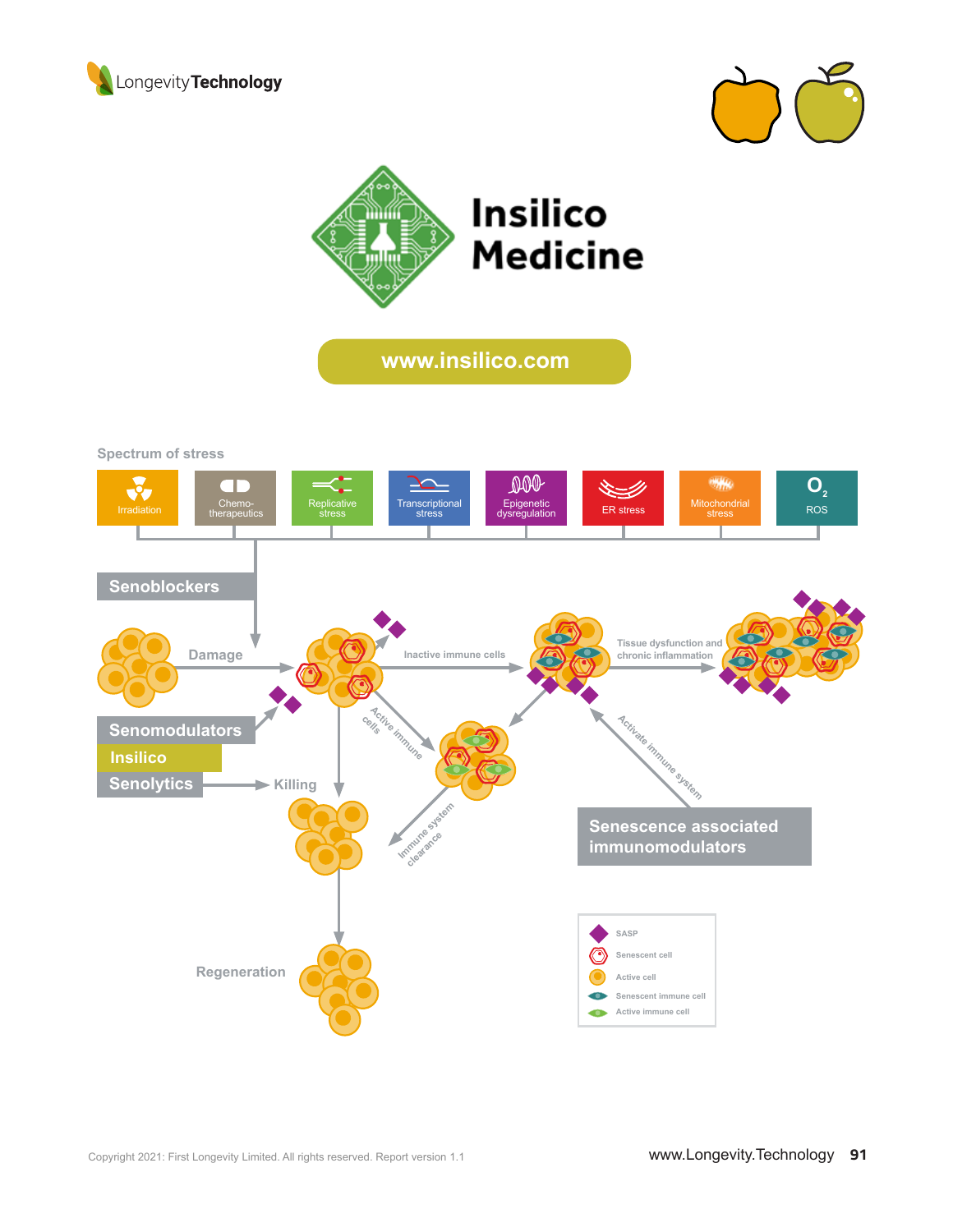



## Company profile

# **Insilico**

Insilico Medicine, founded in 2014, focuses on generative models, reinforcement learning (RL), and other modern machine learning techniques for the generation of new molecular structures with specified parameters, generation of synthetic biological data, target identification, prediction of clinical trial outcomes, and applications in aging research. Since its inception, Insilico Medicine has raised over \$310 million from expert biopharmaceutical and technology investors, established R&D centres in 6 countries or regions, nominated preclinical candidates for novel targets for major diseases, published over 130 peer-reviewed scientific papers, applied for over 30 patents, generated millions in revenue from partnerships with pharmaceutical companies and received multiple industry awards.

Alex Zhavoronkov, the founder and CEO of Insilico Medicine, comes from a computer science background specializing in graphics processing unit (GPU) and neuroscience. Since 2004, Alex switched his focus to aging research and drug discovery receiving a Master's degree at Johns Hopkins University, a PhD from Moscow State University, and managing the regenerative medicine and sequencing and bioinformatics laboratories at the Centre for Paediatric Haematology, Oncology, and Immunology. At the dawn of the deep learning revolution in 2013- 2014, Alex Zhavoronkov with a co-founder, Alex Aliper (Endpoints top 20 under 40 biotechnology executives), refocused on the applications of deep neural networks to target identification, chemistry and clinical trial prediction problems. Currently, the company has a wide geographical presence in multiple countries and regions with headquarters based in Hong Kong and over 160 scientists worldwide.

Insilico's technology platform, Pharma.AI, uses AI to link together generative chemistry and biology to cover every step of target discovery and expedite the drug discovery process. Traditional drug discovery starts with the testing of thousands of small molecules, followed by further testing and synthesis of hundreds of molecules in order to get to just a few lead-like molecules appropriate for preclinical studies, of which only about one in ten of these molecules pass clinical trials in human patients. Incredibly slow and expensive, the overall process on average often totals over ten years of development and billions of dollars, with each of the processes costing millions of dollars. Further compounding the hurdles in bringing a new drug to market are the massive number of R&D steps involved – each costing millions of dollars – often disconnected and conducted by different companies or different business units in the pharmaceutical ecosystem.

Insilico's technology platform, Pharma.AI, starts with PandaOmics, a proprietary target discovery system designed to identify therapeutic targets through deep feature selection, causality inference and de novo pathway reconstruction. Then Insilico's generative chemistry platform for drug discovery, Chemistry42, generates hit compounds from scratch for the chosen target of interest. By using Pharma.AI, Insilico can assess the probability of success for a given clinical or preclinical program. Taken together, this forms a unique ecosystem of AI tools that is able to significantly accelerate the drug discovery process, specifically in the field of chronic age-related diseases.

Insilico's team firmly believes that AI has transformative potential in the process of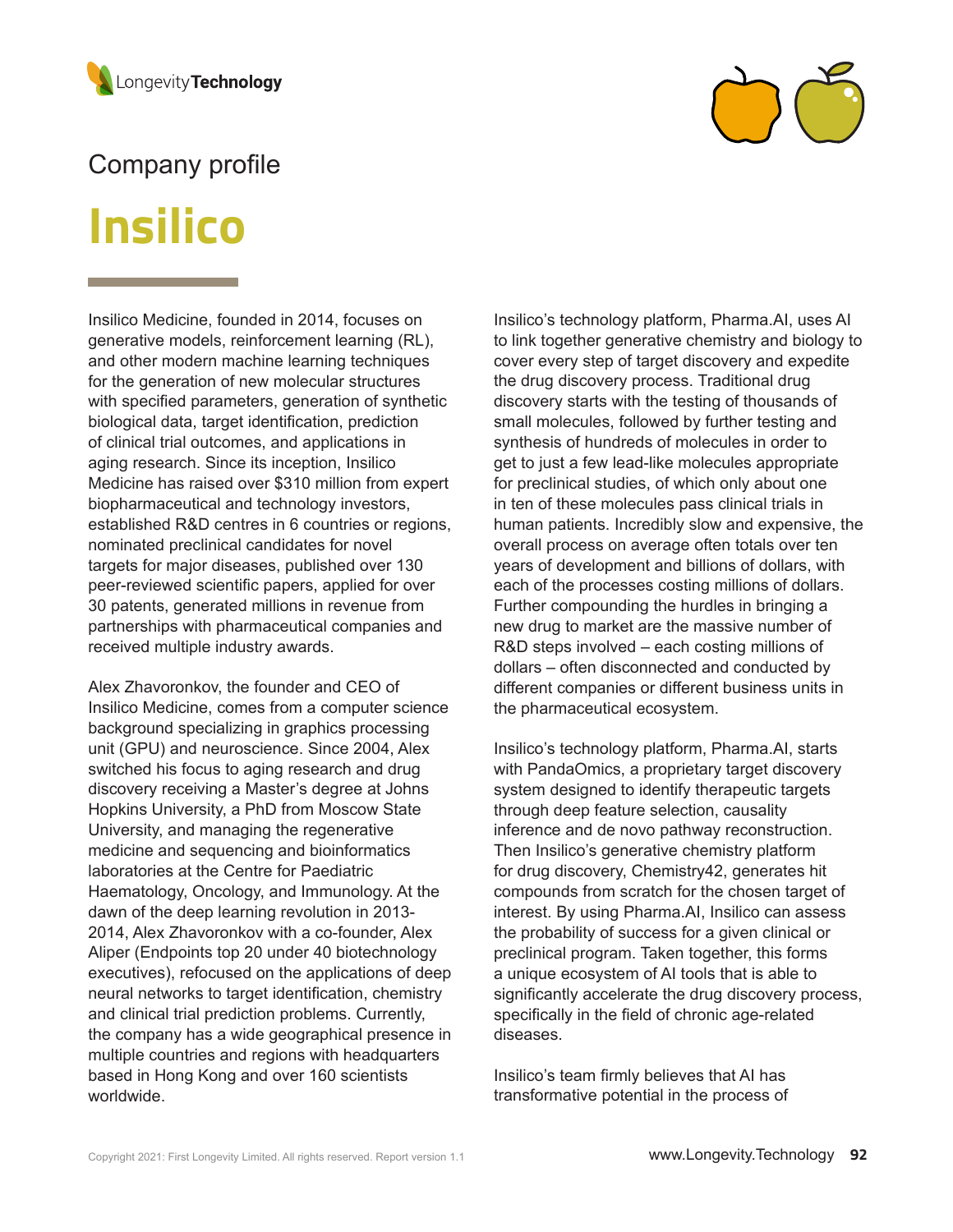

discovering and validating new drugs and is confident its platform can make the pharmaceutical drug discovery and development process more efficient. Insilico has multiple milestones for integrating more AI engines into its endto-end pipeline as well as plans to expand its collaborations with the robotics drug discovery companies and to build its own robotics facility.

Through its AI platform, Insilico has developed a rich pipeline of therapeutic programs including several antifibrotics, anti-cancer, and metabolic disease programs as well as programs targeting CNS diseases, and the basic process of senescence. In addition, Insilco has multiple collaborations with pharmaceutical companies where it is identifying new targets and pathways implicated in senescence or supports novel chemistry generation efforts. In the next few years, Insilico plans to progress more of these programs into human clinical trials.

Insilico's flagship program is a novel antifibrotic targeting senofibrosis. In the context of senescence, the company developed a target and pathway discovery engine and consequently a multi-step combination therapy. Senescent cells and the SASP have been identified in multiple pathologies of skin, liver and lung and in experimental models. For the first time, using many interconnected deep learning models and other advanced AI approaches, Insilico has managed to link biology and chemistry to build a platform for novel biological target discovery and novel small molecule generation for multiple modalities of senescence-related therapeutics. Insilico proposes a 5R (Rescue, Remove, Replenish, Reinforce, Repeat) strategy for managing cellular senescence (a driving cause of multiple pathologies) by selectively rescuing pre-senescent cells, removing senescent cells, replenishing and reinforcing with new healthy cells and repeating the procedure. The platform itself and the 5R approach related IP is protected.

One of Insilico's most important key partnerships for senolytic drug discovery is that with Taisho Pharmaceutical from Japan, announced in October of 2020. This collaboration brings together Insilico's state-of-the-art AI technologies with Taisho's expertise in drug development. Insilico Medicine will be responsible for early research phase target identification and molecular generation and Taisho will work collaboratively with Insilico in validating the results in various in vitro and in vivo assays.

Insilico's first published work in senescencerelated target discovery dates back to 2016 and consisted of basic experimental validation with a company called BioTime (now AgeX Therapeutics). Insilico also has a long story of collaboration with one of the leading nutraceutical companies in longevity field – Life Extension Foundation with two products on the market since 2017. These collaborations allowed Insilico to scale up its internal capabilities in the development of therapeutics targeting senescence. Currently, Insilico has a variety of internal drug development programs in pre-clinical stage with 3 IND-enabling studies planned in 2022. The major area of those studies is fibrosis. The distinct feature of the majority of the current programs is that they rely on novel molecules and novel targets identified by Insilico's proprietary AI platform. The platform itself generates licensing deals resulting in a decent revenue and aids in engaging with the leaders of the industry potentiating the future licensing and co-development deals.

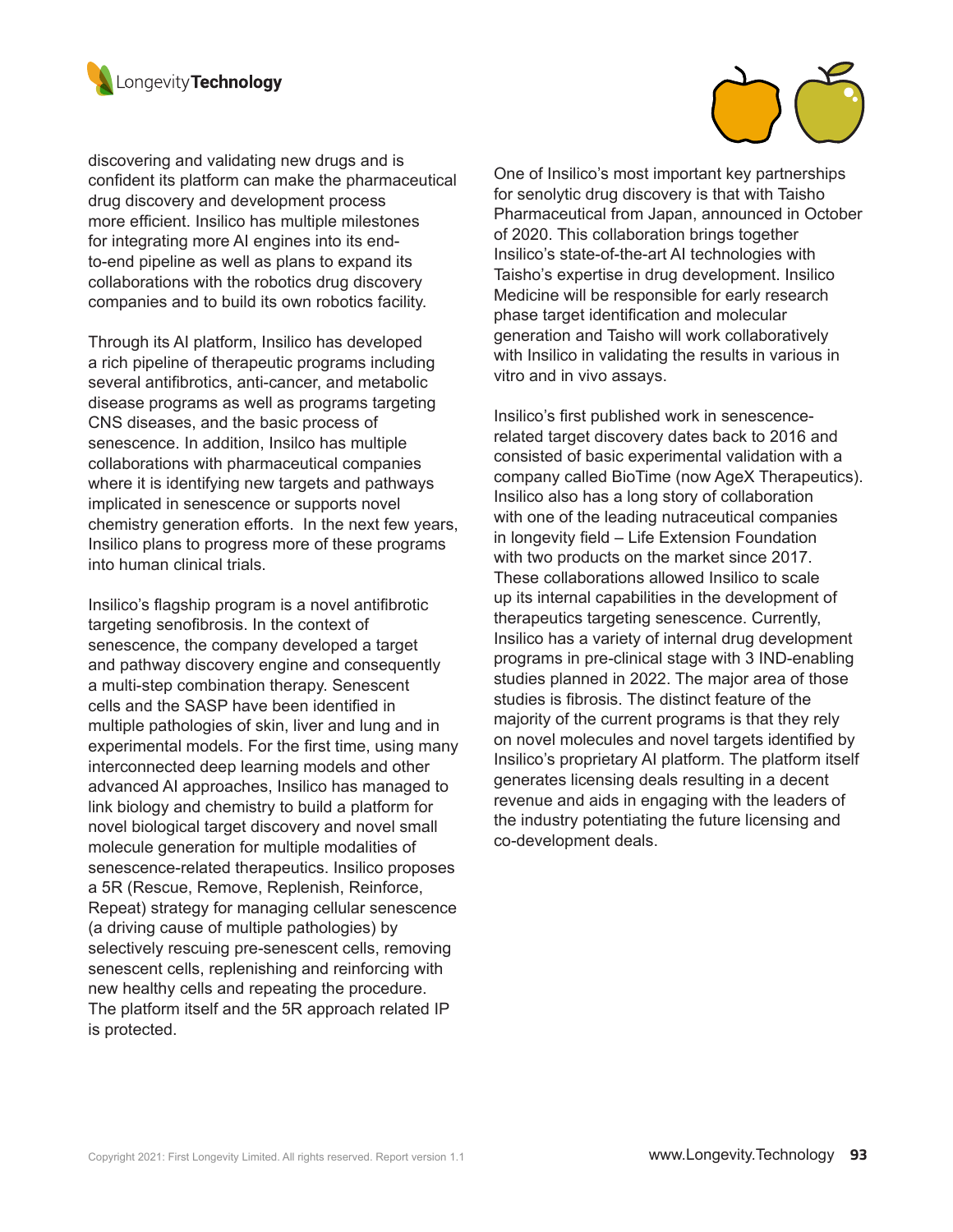



## **Longevity Potential: Senolytic compounds for Idiopathic Pulmonary Fibrosis**

Insilico has applied its end-to-end AI platform to tackle Idiopathic Pulmonary Fibrosis (IPF). IPF is a broad medical condition that is limited to the lungs and primarily affects older adults. As the disease progresses, the health of the patient gradually deteriorates leading to a potentially life-threatening condition.

Fibrosis is one of the main aging-associated disease processes, and often the term senofibrosis is used to describe the development of fibrous connective tissue under influence of senescent cells. Through its AI platform, Insilico used deep neural networks trained on age, and different types of fibrosis, to identify a range of targets and small molecule therapies. Its flagship product for IPF works through a completely novel target regulating the progression of senofibrotic condition by clearing senescent cells and reducing the SASP. In essence, the compound targets the pathological consequences of the senofibrotic effect by mitigating the accumulation of senescent cells in lung tissues which normally leads to increased inflammatory signalling (driven by SASP) and the progression of fibrotic transformation in lungs. The effect of targeting this novel pathway is that of a combined senolytic and senomorphic that eliminates senescent cells from lung tissue and at the same time reduces the levels of SASP markers. This ensures that not only is the disease process halted, but the effects of inflammatory signalling are remediated so the tissue has the energy and resources to recover.

## **Pre-Clinical and Clinical Studies**

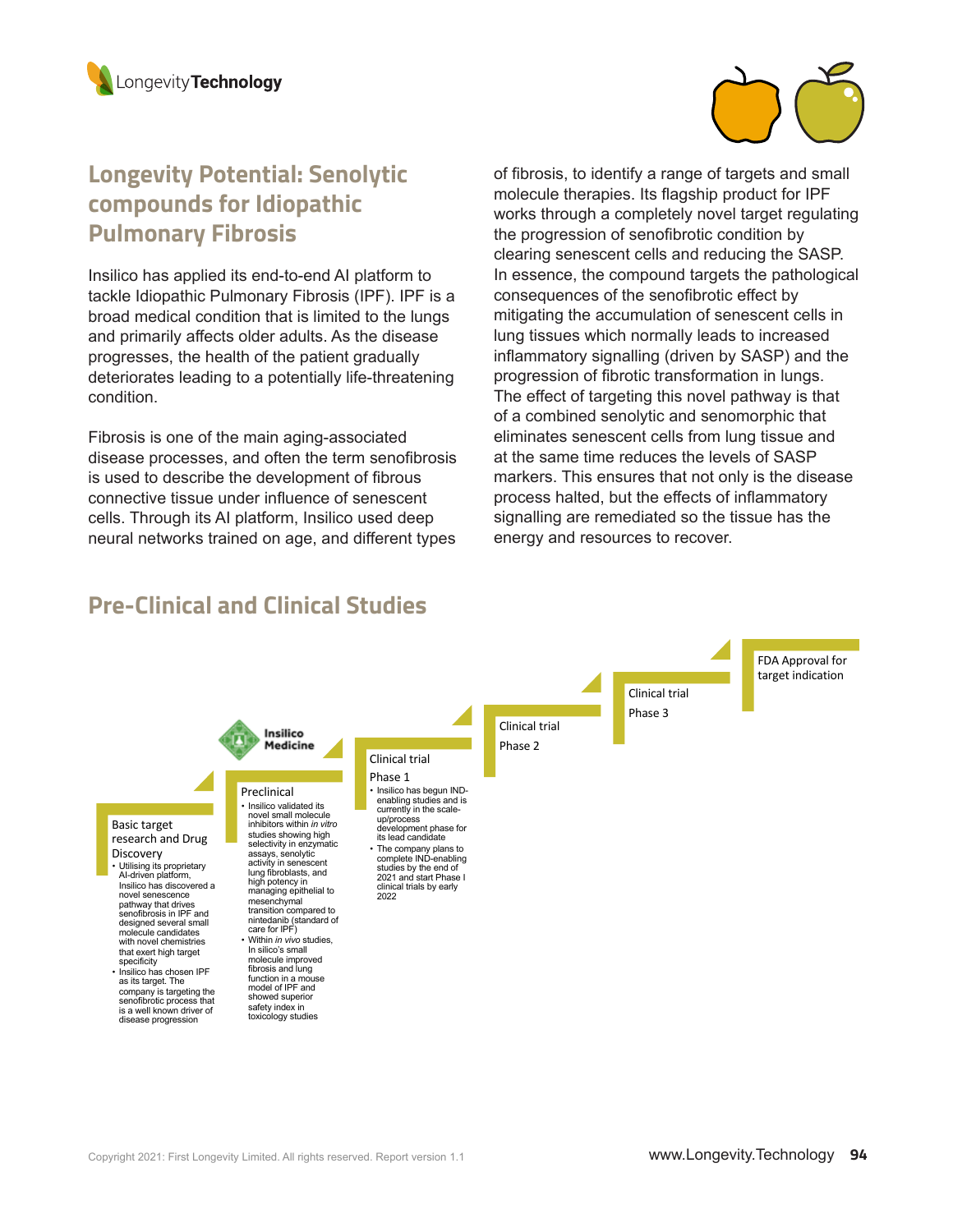



Insilico utilised its platform AI technologies to generate a set of small molecules that were validated to be selective, bioavailable, metabolically stable, capable of oral administration, safe, and effective. Within in vitro studies their molecules were proven to be highly selective and potent against the novel target identified in enzymatic assays. Further, the company confirmed senolytic activity in a mitomycin-c (MMC) induced senescence model within lung fibroblasts. As part of their in vitro preclinical data, Insilico utilised cellbased assays to confirm lower IC50 in Collagen 1 and alpha-SMA readouts in comparison to Nintedanib (standard of care for IPF). These results indicate increased potency in reducing tissue fibrogenesis. Overall, Insilico's compounds showed a 5-to-16-fold greater potency managing fibroblasts-to-myofibroblasts and epithelial mesenchymal transition, a major driver of fibrotic diseases, in comparison to Nintedanib.

In follow-up in vivo studies, Insilico's molecules were shown to improve fibrosis in a Bleomycininduced mouse lung fibrosis model, leading to further improvement in lung function. These compounds also demonstrated a good safety profile in a 14-day repeated mouse dose rangefinding (DRF) study. No significant adverse effects were observed in mice and the therapeutic had a safety index of 8-10 (in non-GLP, 2-week toxicity studies), indicating the therapeutic dose is much lower than the toxicity threshold. Greater tolerability is planned to be confirmed in pivotal toxicology studies.

The best-performing molecule from their AIgenerated set of compounds was nominated as a preclinical drug candidate in December 2020 for IND-enabling studies that will lead to clinical investigations. IND-enabling studies have started, and currently, the scale-up/process development of the candidate is ongoing. Insilico plans to complete the IND-enabling studies by the end of 2021 and start phase I clinical trials by the end of the year or early next year.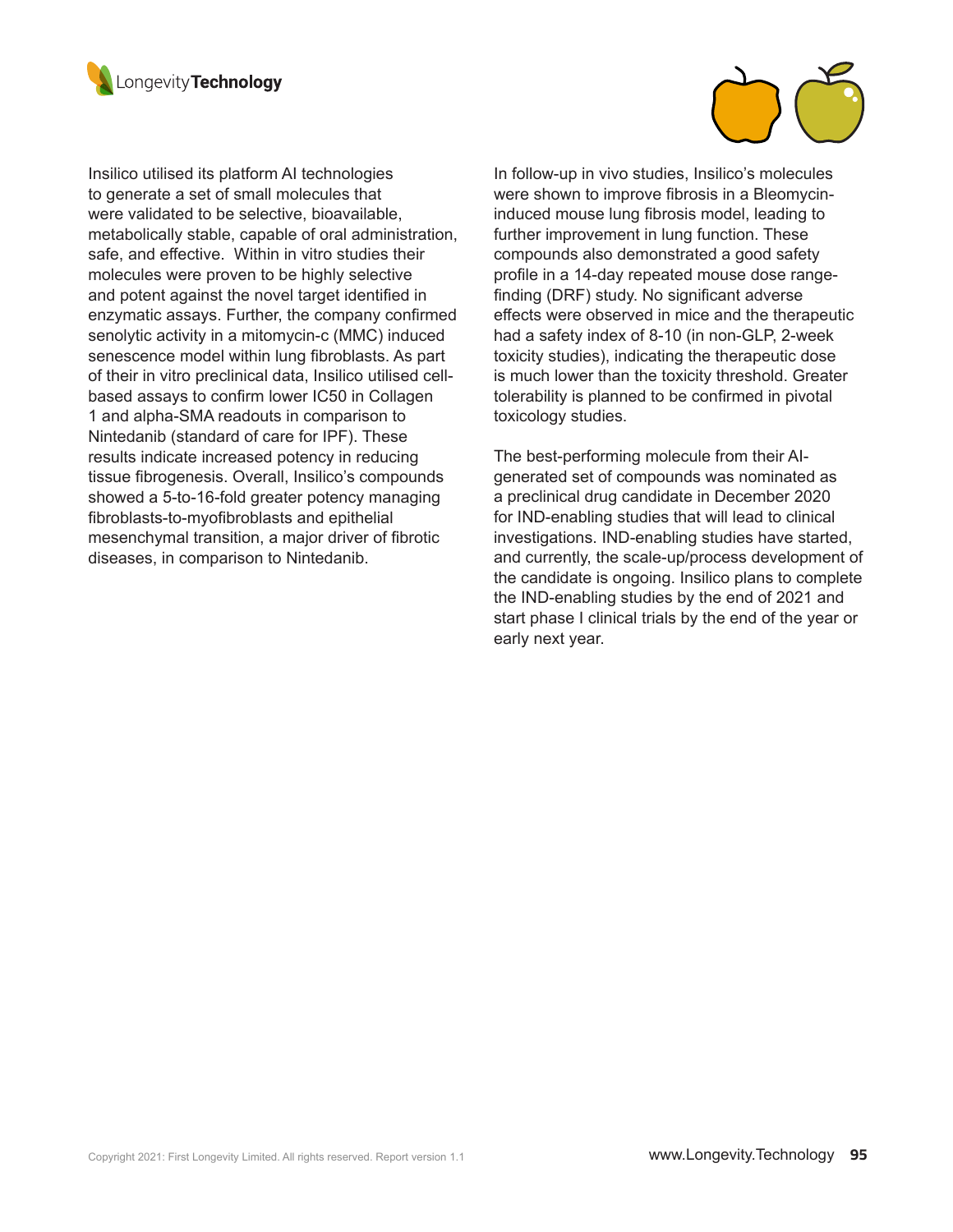



| <b>Technology Platform Analysis</b> | <b>Description</b>                                                                                                                                                     | <b>Insilico</b>                                                                                                                                                                                                                                                                                                                                                              |
|-------------------------------------|------------------------------------------------------------------------------------------------------------------------------------------------------------------------|------------------------------------------------------------------------------------------------------------------------------------------------------------------------------------------------------------------------------------------------------------------------------------------------------------------------------------------------------------------------------|
| <b>Class of Senotherapeutic</b>     | Senolytic, Senomodulator, SA-<br>immunomodulator, Senoblocker.                                                                                                         | Senolytic: Targeting cellular pathways that make<br>senescent cells vulnerable to death.<br>Senomodulator: Modulating the aberrant signalling<br>cascade driven by SASP.                                                                                                                                                                                                     |
| <b>Target specificity</b>           | Features of therapeutic that<br>facilitate targeting of senescent<br>cells without off-target effects;<br>dependent on senescent<br>biomarkers                         | Insilico utilises a proprietary AI-driven platform<br>technology to discover senescence specific target<br>pathways and design therapeutics with a high level<br>of specificity towards the target. Their platform<br>technology has the capabilities of designing novel<br>molecules with desired "targeting" properties that<br>may not exist in the known chemical space. |
| <b>Delivery</b>                     | Approaches (local or systemic),<br>technologies (delivery vehicle),<br>and formulations needed to<br>safely and reliably deliver<br>therapeutic to its target.         | Insilico utilises its AI-driven platform technology<br>to design its small molecule therapies to optimise<br>molecular structure and chemical properties for<br>increased stability and bioavailability for oral<br>delivery.                                                                                                                                                |
| Adaptability                        | Foundational technology that<br>can be utilised to systematically<br>improve, or build upon,<br>robustness of therapeutic.                                             | Insilico's AI driven platform technology, Pharma.AI,<br>was developed to constantly optimise senescence<br>target discovery and therapeutic development<br>based on evolving data within the field. The<br>company's proprietary technology can even make<br>novel inferences to discover target pathways and<br>design therapeutics that are unprecedented in the<br>field. |
| Regulation                          | Context specific control over<br>therapeutic action once<br>it has reached its target<br>(spatial, temporal, sensitivity,<br>degradation).                             | The nature of Insilico's flagship product and target<br>pathways within senescent cells has not been<br>revealed, so there is not enough information to<br>evaluate regulatory capabilities. That being said,<br>Insilico's AI-platform has every capability to confer<br>regulatory capabilities through novel chemistries<br>and target identification.                    |
| <b>Toxicity</b>                     | Level of damage that therapeutic<br>can cause to organism; can<br>include, but not limited to: off-<br>target effects, on-target side<br>effects, immunogenicity, etc. | Insilico's AI driven platform allows them to discover<br>senescence specific target pathways and design<br>therapeutics with a high level of specificity. This in<br>turn helps avoid undesired toxic and side effects.                                                                                                                                                      |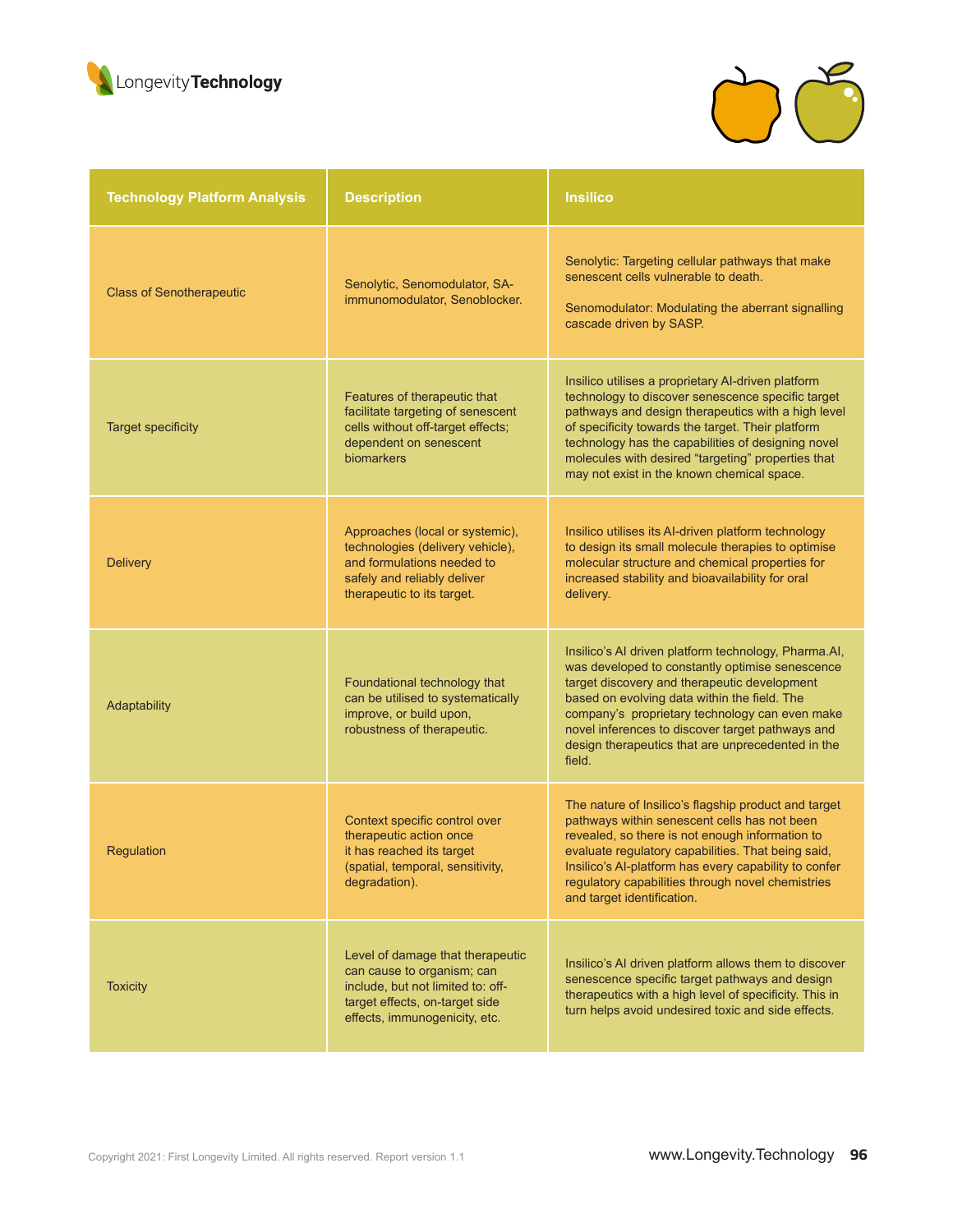



Insilico's AI-driven drug discovery platform is powered by Pharma.AI which combines the synergistic activity of the PandaOmics novel target discovery engine with Chemistry42 deep generative reinforcement learning system. PandaOmics can elucidate novel senescence associated therapeutic targets through deep feature selection, causality inference, and de novo pathway reconstruction and Chemistry42 allows for de novo design of novel molecules that can target these pathways. Chemistry42 has the added advantage of designing molecules with desired properties that do not exist in the known chemical space. Both of these systems are combined with the InClinico engine which predicts the probability of success for a given preclinical / clinical program. Together, Insilico's AI-powered platform forms a powerful end-to-end system for the generation of promising clinical candidates for senescence associated chronic diseases.

Significantly, Insilico utilised its platform technology to complete its therapeutic discovery and validation process, from hypothesis to preclinical drug candidate, in just under 18 months and at a budget of around 2 million dollars. This accomplishment is several orders of magnitude faster and cheaper when compared to the traditional drug discovery process. With AI tools like our PandaOmics and Chemistry42, combined in one integrated workflow, organizations can streamline their efforts and accelerate the translation of ideas into actual clinical candidates and further on. Insilico is receptive to strategic partnerships and collaborations with companies seeking to enhance their drug pipelines and accelerate their therapeutic candidates through preclinical and clinical trials. Beyond its senotherapeutic candidate, Insilico achieved an incredible validation milestone by being able to identify a completely new target out of an automatically generated hypothesis and a drug candidate that is a first-in-class molecule, all in under 18 months.

## **Safety and Risks**

Insilico's AI-driven platform allows them to discover senescence specific target pathways and design therapeutics with a high level of specificity. This in turn helps avoid undesired toxic and side effects. The ability to validate their preclinical candidates with InClinico allows the company to include an extra layer of evaluation to ensure their therapeutic has increased potential for superior safety and efficacy when tested in humans within clinical trials.

Insilico's AI-generated molecules demonstrated a good safety profile in a 14-day repeated mouse DRF studies and no significant adverse effects were observed in mice. This combined with a superior safety index is a promising sign for the safety of Insilico's therapeutic candidates. The company plans to further build on this safety data in further within more comprehensive toxicology studies throughout the year.

The company's lead candidate acts through the combined effect of clearing senescent cells (senolytic) and mitigating the consequences of chronic SASP signalling (senomodulatory). This holds potential to lead to both significant reductions in the accumulation of senescent cells throughout the system and halt the pathogenic cascade of effects driven by senescent signalling. More comprehensive than either senotherapeutic modality alone, this holds potential to improve senotherapeutic regimens as well as long term safety and efficacy for patients with senescence associated chronic diseases.

## **Target Market**

Idiopathic Pulmonary Fibrosis (IPF) is a broad medical condition that has a market size valued at \$2 billion in 2018 and is estimated to expand at a CAGR of 12.7% over the forecast period, amounting to \$5.2 billion by 2027. The growing burden of IPF is further accelerated by the global impact of the pandemic as data shows that SARS-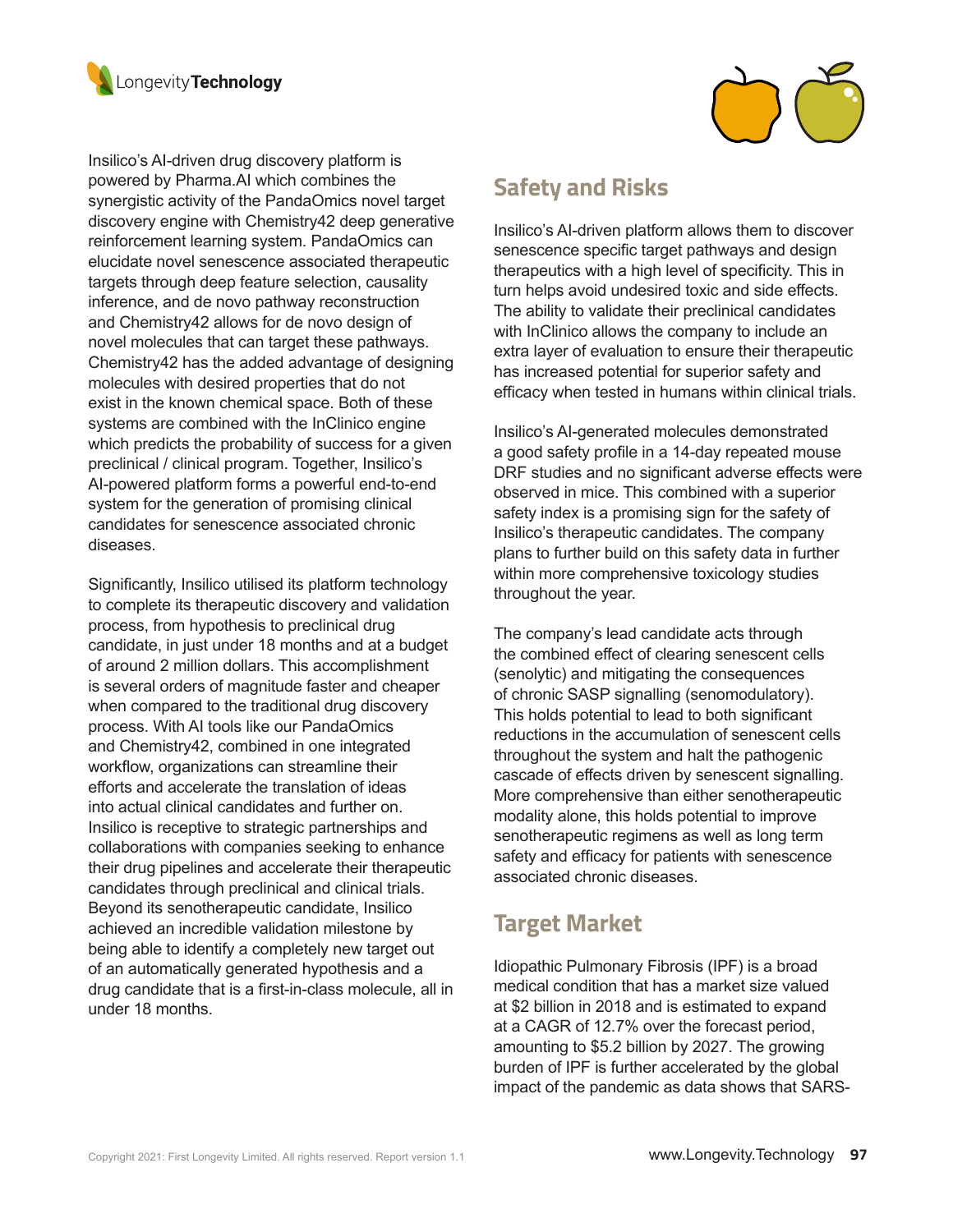

Cov2 preferentially targets senescent lung tissue and drives further cellular senescence in the lungs. This makes individuals with IPF more vulnerable to getting infected by SARS-Cov2 as well as having more severe COVID-19 outcomes.

IPF pathology is typically limited to the lungs and primarily affects older adults. As the disease progresses, the health of the patient gradually deteriorates leading to a potentially life-threatening condition. Fibrosis is one of the main agingassociated disease processes that drives disease progression. The heterogeneity of fibrosis also means that IPF can be stratified based on disease subpopulations with specific metabolic subtypes. Through the process of validating INS001 to target senofibrosis, Insilico is also developing a companion diagnostic biomarker strategy facilitating the identification of patients projected to be susceptible to their therapy. IPF is associated with significant costs covered by both families and healthcare systems. Novel anti-fibrotic therapies, such as the one Insilico is developing, may result in both direct and indirect savings for the affected populations.

## **Success Factors**

#### **Team and Reputation**

- Alex Zhavoronkov is founder and CEO of Insilico and has extensive experience in longevity, AI, oncology, bioinformatics and entrepreneurship. Alex is the founder and/or C-suite executive of several successful companies including Deep Longevity, The International Aging Research Portfolio, and NeuroG;
- Alex Aliper is President of Insilico and is an expert in oncology, bioengineering, and bioinformatics;
- Insilico founders Alex Zhavoronkov and Alex Aliper spent years building and integrating hundreds of AI models to generate what they believe is the most comprehensive drug design platform on the market. Together, they have over 100 peer-reviewed publications overall with about 25% specifically related to aging and senescence;



- Insilico has a strong record of previous and current partnerships in the longevity and pharmaceutical space including collaborations in senescence-related target discovery with AgeX as well as collaborations with Life Extension Foundation which led to the launch of two nutraceutical products;
- In 2020, Insilico announced three big pharma collaborations in the field of target discovery including Pfizer, Boehringer Ingelheim, and Taisho Pharmaceutical. The collaboration with the latter brings together Insilico's state-of-the-art AI technologies in drug discovery with Taisho's expertise in drug development to develop novel senolytic treatments that extend human healthspan;
- The company's team expanded significantly over the years and is planning on further expansion after the coming financing round. Insilico plans to utilize this financing to further develop its pipeline in senotherapeutics, fibrosis, NASH, immunology and CNS for the purposes of partnering with pharmaceutical companies on specific therapeutic programs.

#### **Intellectual Property**

- Since its inception in 2014, Insilico has published over 130 peer-reviewed papers and has applied for over 30 patents;
- Insilico's proprietary technology platform, Pharma.AI, can reveal novel wide-indication targets and corresponding drug candidates in under 18 months and at roughly 1/10th of the typical cost associated with similar compounds;

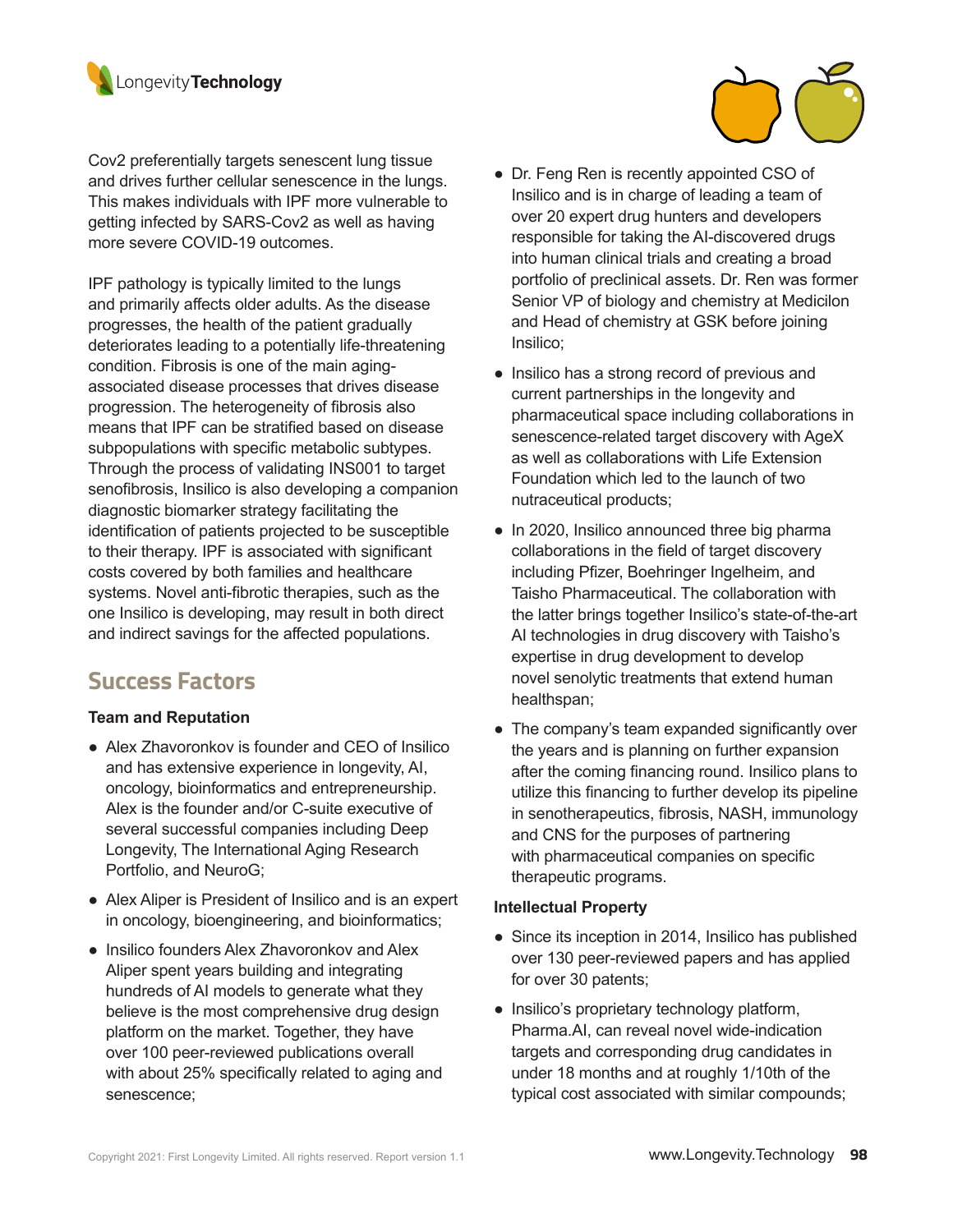

- This platform and Insilico's 5R strategy for managing senescence (Rescue, Remove, Replenish, Reinforce, Repeat) are IP protected and can be utilised to generate a rich pipeline of therapeutic programs – both in-house and through strategic collaborations;
- The company already demonstrated the first case of AI identifying a novel target for IPF, generating novel molecules for that novel target, and completing preclinical experiments to nominate a preclinical candidate (INS001) for IND-enabling studies that will lead to clinical investigations;
- INS001 operates via a combinatorial effect of senolytic and senomodulatory activity that has been shown to effectively clear senescent lung fibroblasts in vitro and mitigate progression of disease pathology within in vivo models;
- IND-enabling studies have commenced and the company is currently engaging in the scale-up/ process development of the candidates. Insilico plans to complete IND-enabling studies and start phase I clinical studies by early 2022 and welcomes collaborations with pharmaceutical companies to co-develop the drug candidate after phase II;
- The company is working on optimizing its candidates for additional routes of delivery (on top of oral administration) as well as additional indications. These endeavours are inspired by the observation that they observe pan-fibrotic effects of their flagship product;
- Insilico is also making its technologies available for licensing for the leading pharmaceutical and biotechnology companies looking to gain a head start in AI and accelerate their drug discovery programs. One such collaboration that holds particular promise is the partnership with Taisho Pharmaceutical that aims to develop novel senolytic targets and compounds that extend human healthspan;
- Insilico's AI-powered platform technology combined with its prolific partnerships with large pharmaceutical and small, innovative biotech companies alike sets the company up to be an IP generating machine;

• The company's platform technology facilitates the designing of molecules with desired properties that do not exist in the known chemical space setting them up for a rich pipeline of therapeutic programs and technologies within the senotherapeutics space.

#### **Funding**

- Since its inception in 2014, Insilico medicine has raised over \$310 million from expert pharmaceutical and technology investors;
- The company completed a \$37 million funding series B round and recently closed a \$255 million series C financing round led by Warburg Pincus and joined by Eight Roads Ventures, BOLD Capital Partners, Formic Ventures, Qiming Venture Partners and Sage Partners among others;
- The series C funding will be used to commercialize the validated generative chemistry and target identification technology. The company will also build up a senior management team with pharmaceutical experience and further develop its pipeline in senotherapeutics, fibrosis, NASH, immunology and CNS for the purposes of partnering with pharmaceutical companies on specific therapeutic programs;
- Insilico's AI drug discovery platform facilitates generation of revenue through software licensing and service projects but the highest growth potential relates to the development of internal programs;
- Insilico's platform technology facilitates the discovery of novel, wide-indication targets and corresponding therapeutic candidates in under 18 months and at roughly 1/10th of the typical cost associated with similar programs;
- The company's ultimate exit strategy is IPO which they plan to implement within a 2-3 year time scale.